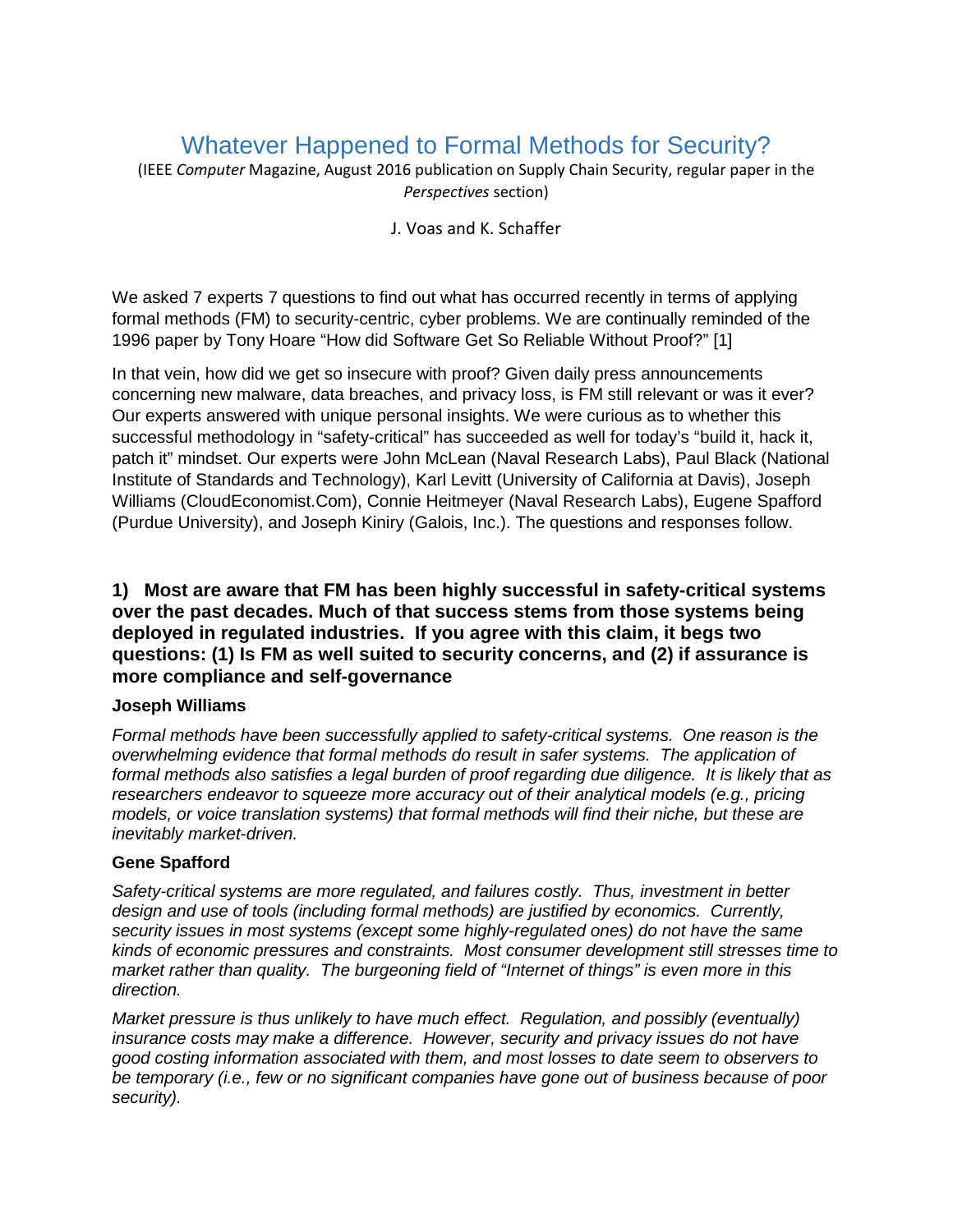# **Paul Black**

*Yes, FM is well-suited to security concerns. The modeling and complete evaluation that can accompany formal methods may discover problems that testing or human review would not.* 

*FM will not answer questions which are not posed and models are limited reflections of reality. Hence, Knuth's warning of bugs in code; "I have only proved it correct, not tried it." Nevertheless, methods based on logic and mathematics can greatly increase the security of most software.*

*FM is used to get the job done correctly in the first place. FM reduces the need for extensive testing and greatly reduces the uncertainty in the schedule that accompanies testing. Software with significantly fewer bugs also helps preserve an entity's reputation and minimizes costs of recalls or patches.*

### **John McLean**

*Security certainly has a large compliance component. Verification cannot prevent a hacker from gaining access to a system if users choose easily guessed passwords. However, time consuming compliance requirements, such as keeping a system's patches up to date, stem from implementation bugs that could have been prevented by formal methods. These methods can detect, programming mistakes leading to security vulnerabilities (eg, buffer overflows), and also subtle errors that permit side channel or covert channel attacks. Ironically, the very feature of security that makes it hard for formal methods (or any sort of verification) is the very feature that makes formal analysis so important: security, unlike functional correctness, is not always easy to specify. That's why some of the earliest work on applying formal methods to computer security focuses on security models — i.e., formal specifications and analyses of security, rather than verifications of code.*

### **Joseph Kiniry**

*While a small number of regulated industries have "forced" the use of applied FM, I believe that the vast majority of FM work is unrelated to aircraft and driverless trains. In fact, virtually all of our work is for customers outside of these industries.*

*FM is extremely well-suited to security concerns. Galois's 50-odd technologists spend most of their time solving the R&D challenges of our customers, and many of those solutions result in tools that are used by our customers henceforth to solve their correctness and security challenges rather than pointwise solutions to their immediate problems.*

*Traditional compliance and process-centric evaluations are a good means by which to ensure correctness or security. Organizational use of an ISO 9001-certified process has little to no weight with our customers. What constitutes evidence of a system's correctness and security is a set of concrete technical artifacts that can be evaluated by arbitrary third parties, preferably in an automated fashion. Formal and traceable specifications, theorems, and proofs hold far more weight than checklists and hand-over-heart promises.*

### **Connie Heitmeyer**

*There are many notable successes in applying FM to safety-critical systems. For example, NASA has effectively applied formal methods in developing aerospace software (see, e.g.,* [2]*,*  [3]*). However, the use of formal methods in developing and evaluating safety-critical software is still an exception and far from the state of the practice. The U.S. and other governments have regulated safety-critical systems, such as nuclear power plants, avionics systems, and medical devices e.g., pacemakers and infusion pumps. Similarly, they have also regulated securitycritical systems. Since the 1970s, formal methods, such as formal modeling and formal verification, have been applied to security-critical systems, in many cases, to satisfy government*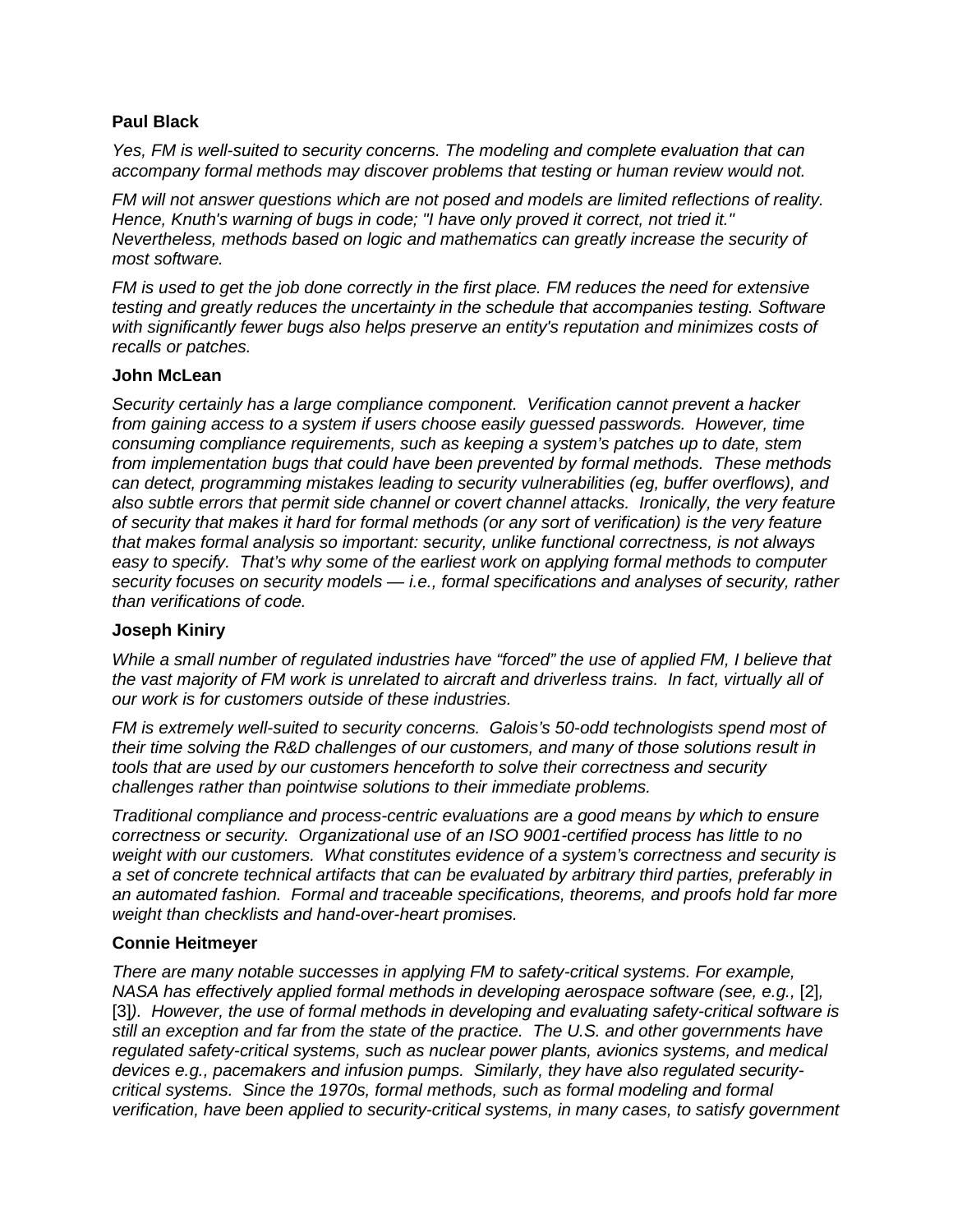*regulations. Among the many examples of practical systems where formal models and proofs have been used are* [4]*,* [5]*,* [6] *and* [7]*. Formal methods are just as well suited to security concerns as they are to safety concerns.*

# **Karl Levitt**

*FM has been applied successfully to safety-critical systems and the lightweight formal methods can be applied for security. Many of the current attacks (still) involve buffer overflows or SQL injection which could be prevented through identification of the vulnerabilities. Buffer overflows through code analysis and SQL injection through formal analysis of SQL queries at runtime with respect to a specification of allowable queries.* 

*The Orange Book posed various levels of certification. The requirement that code be subject to the kind of checking for vulnerabilities offered by various static analysis tools is worth considering. Similarly, protocols could be required to be analyzed.*

# **(2) Minimizing time-to-market for apps and other consumer, on-line, and retail market IT systems is a major concern in getting products released. FM does not have a reputation of decreasing time-to-release to our knowledge. Is this a misconception or is there another viewpoint to consider?**

# **Gene Spafford**

*This is the general perception with no significant evidence to refute it. Although it can be argued higher quality of software designed with formal methods (FM) means faster development and less time debugging and patching, there is insufficient evidence of that being the case in typical software production environments.*

*Current development depends on legacy software, which was not developed with, nor is amenable to retrospective FM. Few developers know FM, and I don't see it as commonly taught in college curricula. High assurance development does not add obvious value in most verticals. All of these together mean there is little awareness or interest in employing FM more widely outside those verticals.*

# **Karl Levitt**

*This is not a misconception. Many organizations look askance at any activities that delay the realization of working code, e.g., the stages in the software lifecycle. Of course, we formal "methodists" claim that the early discovery of errors can save much effort downstream in the form of recalls.*

# **John McLean**

*Some studies indicate extra time spent applying formal methods up front does not increase total development time due to the time saved debugging faulty software later. However, the use of formal methods does lock in a development schedule where a testable version of the complete system appears relatively late in the process. This reduces flexibility. If I'm developing an app and learn that my competition is going to release their version next month, I may be willing to release a relatively buggy version this month to be first on the market. If I employed formal methods, that buggy version may not be available.*

*Jim Kirby, notes that a fundamental challenge facing Defense, government, and the economy is growing dependence on software coupled with an inability to quickly and affordably create and sustain quality software, where "quality" refers both to low software defect rates and security, robustness, and throughput. Half of cyber vulnerabilities are software defects and the cost of avoiding and mitigating software errors approaches \$100B annually. And this doesn't begin to address the problem of sustaining software.*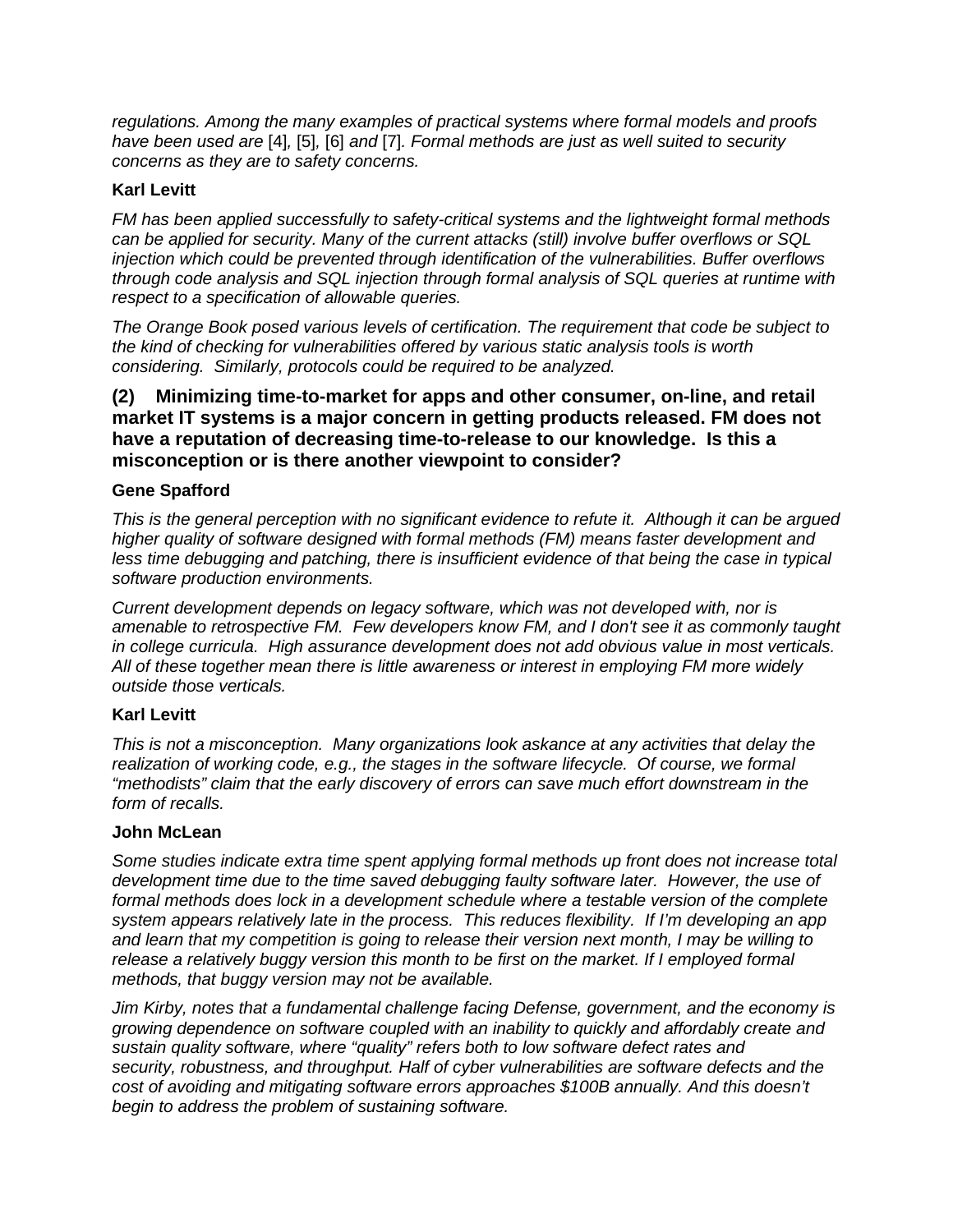### **Joseph Williams**

*One of the lamentations regarding formal methods is the drag it imposes on time-to-market. Newer tools can close the gap, but there is no denying the time costs of formal methods. So in a typical context, the race to MVP (minimum viable product) does not really allow for the application of formal methods. That said, as products and offerings mature (e.g., Zillow), increasing accuracy and system robustness become key differentiators. As these product and services mature they also will demand the better security practices that can be designed by the incorporation of formal methods into the development process.*

### **Paul Black**

*FM likely won't reduce time-to-release because many releases are driven by preset calendar dates, not by quality targets.*

### **Connie Heitmeyer**

*The benefit of using formal methods is increased confidence in the security (or safety) of a software product. The increased cost and time need to apply formal methods can be reduced. First, the formal methods may only be applied to a small portion of the software. In the project described in* [8]*, formal modeling and formal verification were only applied to the small code segment that implemented the separation kernel, which mitigated each memory access to ensure that data separation, was not violated. Second, model checkers can significantly reduce the time and effort needed to check for security and safety violations. Third, tests which are systematically generated from a formal model (see, e.g.,* [9]*, can eliminate the redundancy often found in conventional software testing, thus reducing the number of tests and the time needed for testing.* 

### **Joseph Kiniry**

*The time-to-market for a high-assurance product depends on five main factors. (1) What is the technology framing of the product or service? Does it use "reasonable" foundations that lend themselves to formal verification? Was it built from scratch for high-assurance? (2) What level of assurance is necessary? Is it enough to prove that the system will never crash, or must we formally verify how it behaves? What class of adversary must be considered in the product's threat analysis and security requirements? (3) Is new research necessary to accomplish the rigorous engineering of a product? (4) Is there a team with the expertise to directly execute a project? (5) With the emergence of machine-checkable assurance evidence, can testing and evaluation done by governing agencies and their proxies (think FIPS labs and VSTLs) be made more efficient, improving time to market. If the answer to these questions is within past R&D in applied FM, then the design and development of high-assurance systems is at least as expedient as alternative approaches, and is sometimes more efficient.*

*Note that the quality of the team and its performers is very much a factor.* 

# **(3) Testing currently is the dominant approach to support claims that specific security policies have been implemented properly. If true, should FM become the dominant approach and how do we introduce this change? And how should testing and FM be combined for assurance?**

### **Joseph Williams**

*The state of testing is in disarray, not from a lack of tools or methodology, but from the relentless pressure to release and the public acceptance for rapid release of patches and updates that penalizes deep testing. Obviously, in fields such as safety or security, testing is still a paramount concern. The economic costs of security lapses will likely drive the increasing*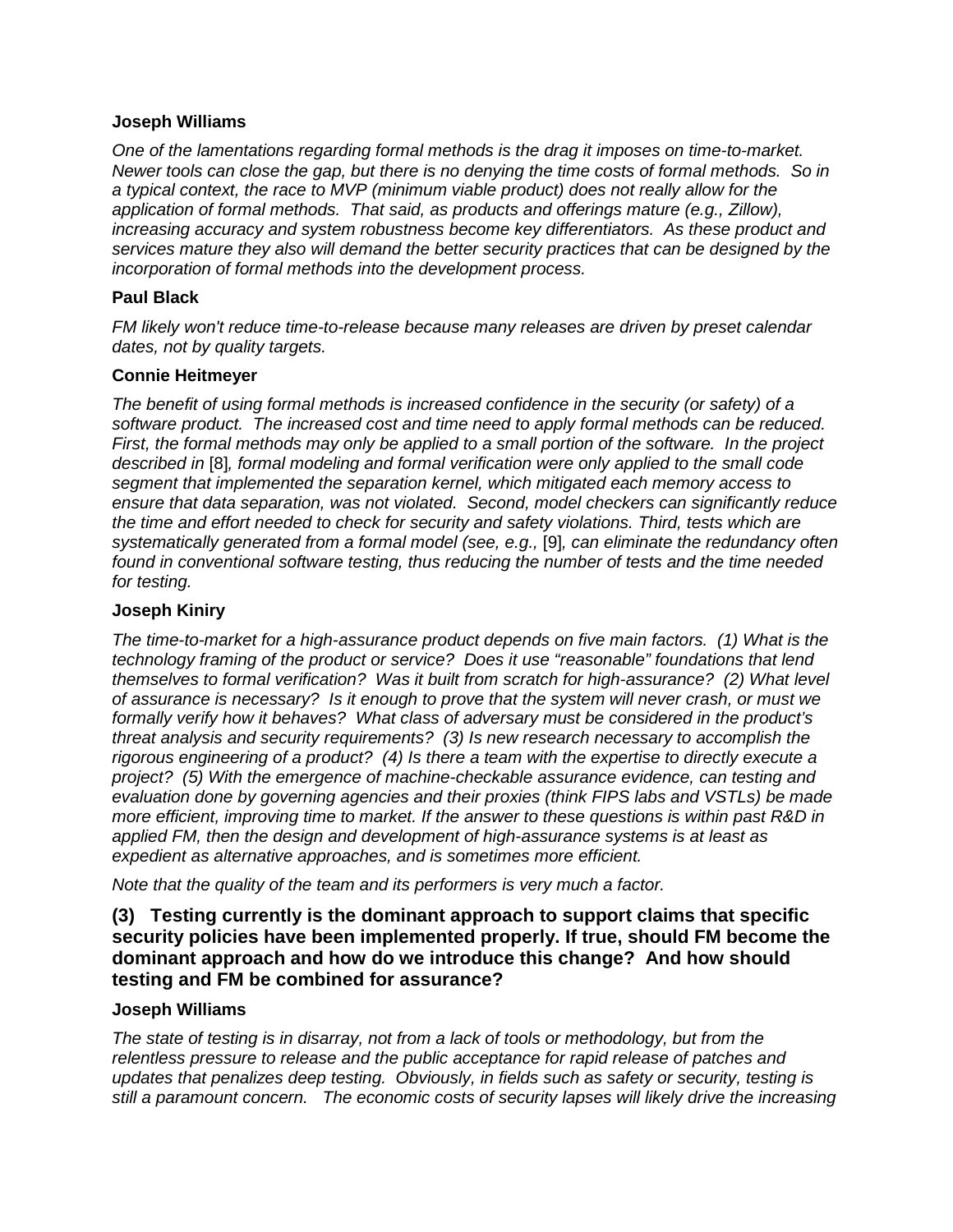*application of formal methods to large-scale software developments. Three costs arise from breaches: commercial impact (e.g., Target), downtime and distraction (e.g., Sony Pictures), and legal liability (any of the many HIPAA breaches). The rise of sophisticated pricing / risk models is making it clear to data-driven companies incorporating formal methods into their testing environment produces superior results* [10]*.* 

# **Gene Spafford**

*I do not see testing being replaced by FM, in general use, in my lifetime. I also do not see FM being added unless shown to be highly cost-effective. That includes developers learning the techniques, acquiring the tools, and using to tools without any significant cost increase over current methods. It would also have to be shown to be incrementally effective – adding new features should be quick rather than requiring reiteration of the whole method.*

*There is the problem of legacy code and reuse. I simply don't see developers throwing out all that code and redoing it using formal methods unless there is some very, very significant forcing*  function. Either there needs to be some suite of FM developed that is fast, easy to use, and *applicable to the legacy code and methods in use, or else there must be some stringent regulatory requirement (and cost recovery pathway) to force adoption.*

*Gradual adoption or use in some new verticals is possible, especially if they are "new" areas that don't depend on minimal develop time and cost, and thus can avoid legacy code and embracing the "penetrate and patch" mindset.*

# **Joseph Kiniry**

*Testing and Q/A methods are not a path towards high-assurance. To provide high-assurance in the real world, both in terms of a system's correctness and its security, requires FM. That being said, FM feeds testing and vice versa. Testing and FM are not at odds with each other, but instead complement one another. The goal of testing has little to do with the properties of the system and is entirely to do with the properties of the verification. Model validation, ensuring that formal models accurately reflect valid assumptions about the real world, is the key when it comes to formal verification. And the most realistic means by which to validate models is to compare them against the real world using testing.*

*FM is becoming the dominant approach to creating high-assurance systems, but as part of the IDE, or the programming language, or the way of thinking that is suddenly in vogue, all of which are what my colleague Dan Zimmerman and I call "Secret Ninja Formal Methods".*

# **Karl Levitt**

*Testing supported by analysis and tools is lightweight formal methods. To automate testing, assertions can be supplied against which executing code can be evaluated; the assertions can capture security properties, such as access control or acceptable flows. Test cases can be created manually or automated by the use of symbolic evaluation to identify paths in the code that could affect security assertions and to generate test cases that could cause the security assertions to be false.*

# **Connie Heitmeyer**

*Formal methods can be applied to a small part of the code. However, testing will continue to play an important role in the development of safety-critical and security-critical software. While formal modeling and verification can produce proofs that the software code satisfies specified security properties, validation is also needed that the software behaves as intended. While formal verification can demonstrate that the software behavior is right, i.e., satisfies a set of critical properties, testing and a related technique, simulation, can be used to gain confidence that the software has the intended (i.e., right) behavior.*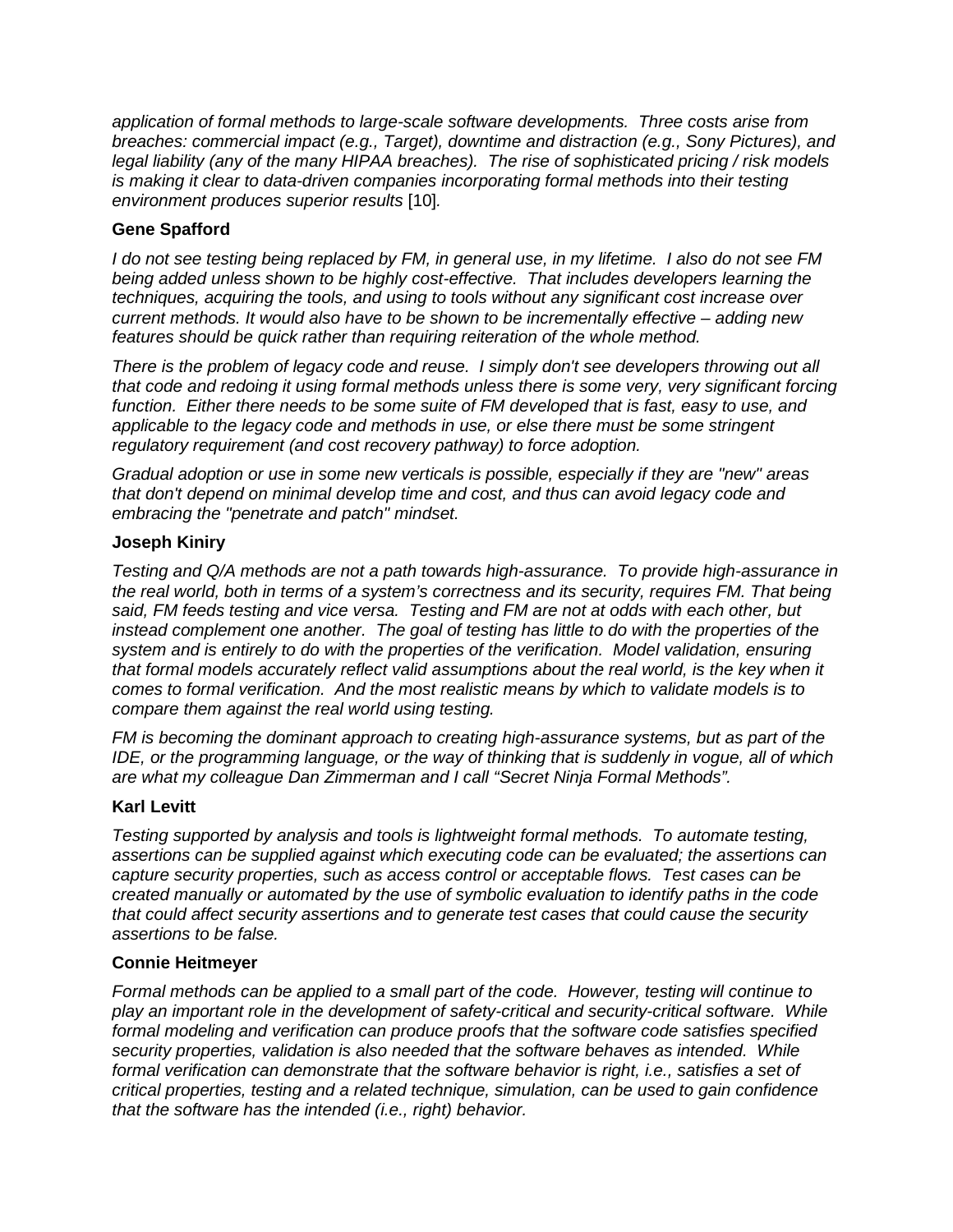# **Paul Black**

*Yes, FM should be the dominant approach, supported by selected tests. I see three avenues to moving the emphasis to FM: FM supply (push), FM demand (pull), and test limitation exposure. The first approach is to supply FM claims of security, for instance through assurance cases, fully formal proofs, or partially formal arguments. As people see these how security claims can be justified, there will be some tendency to follow. The second approach is demanding FM support. Examples might include, procurement contracts requiring a level of formality or FM justification for certain parts; insurance industry providing discounts with formal justification of security; or following computer science conferences and acknowledging the use of FM. The last approach is shaming of test-only approaches by publicizing cases which failed to find security vulnerabilities that FM would find. Such case studies and examples would, as a side effect, provide FM arguments for security properties of the target in question, once it is fixed.*

*Ideally, one begins by thoroughly supporting all claims with FM-based arguments and exercises. When one has the assurance that, in theory, the security policies are (will be) implemented properly, then one supplements the assurance with testing. Clean Room or combinatorial type tests should be run to confirm that there are no serious limitations or errors in the models, reasoning, assumptions, or implementation chain (compilers, libraries, hardware, etc.). In practice the FM-based approach could be parallel with developing tests and test plans, however, they should be independent.*

# **John McLean**

*Although testing may be the dominant approach, for some systems, such as the type 1 cryptographic devices require formal methods. Dijkstra's adage that testing can be used to show the presence of bugs but not their absence is still applicable today. This is especially true for security. Consider a random password generator. No amount of testing can reveal whether the passwords being generated are encryptions of confidential documents. This can be revealed only by an analysis of the code, itself. Testing may be perfectly sufficient for some properties due to the cost of formal methods, but other properties -- for example, real-time response constraints -- may be best addressed by testing. But even here, there are some formal method approaches for verifying certain temporal properties* [11]*. Formal methods can also be useful, for example, in showing that certain inputs cannot influence the response time.*

*I'm most concerned about proving properties in intelligent systems whose behavior changes over time as the system learns. One approach to this might be a non-by-passible system governor (similar to a reference monitor) that monitors all behavior and which can be*  formally proven to prevent certain behaviors. This would not be an easy application for formal *methods, but I think it would be an even harder application for the testing community, especially in an environment where an adversary could manipulate the learning experiences the system was exposed to.*

# **(4) Can FM predict or detect unknown vulnerabilities in existing software products? If this is already being done, can you point the readers to a handful of suggested educational resources or specific papers?**

# **Paul Black**

*It is not likely that FM can predict or detect entirely new classes of vulnerabilities. Most new classes of attacks are precisely those that contravene assumptions or models, exercise unforeseen interactions, or operations that were dismissed as infeasible. Although some FM, might turn up surprising attack paths, generally we must limit what we ask of FM for practicality. That said, FM can readily detect unknown \*instances\* of vulnerabilities in existing software. A*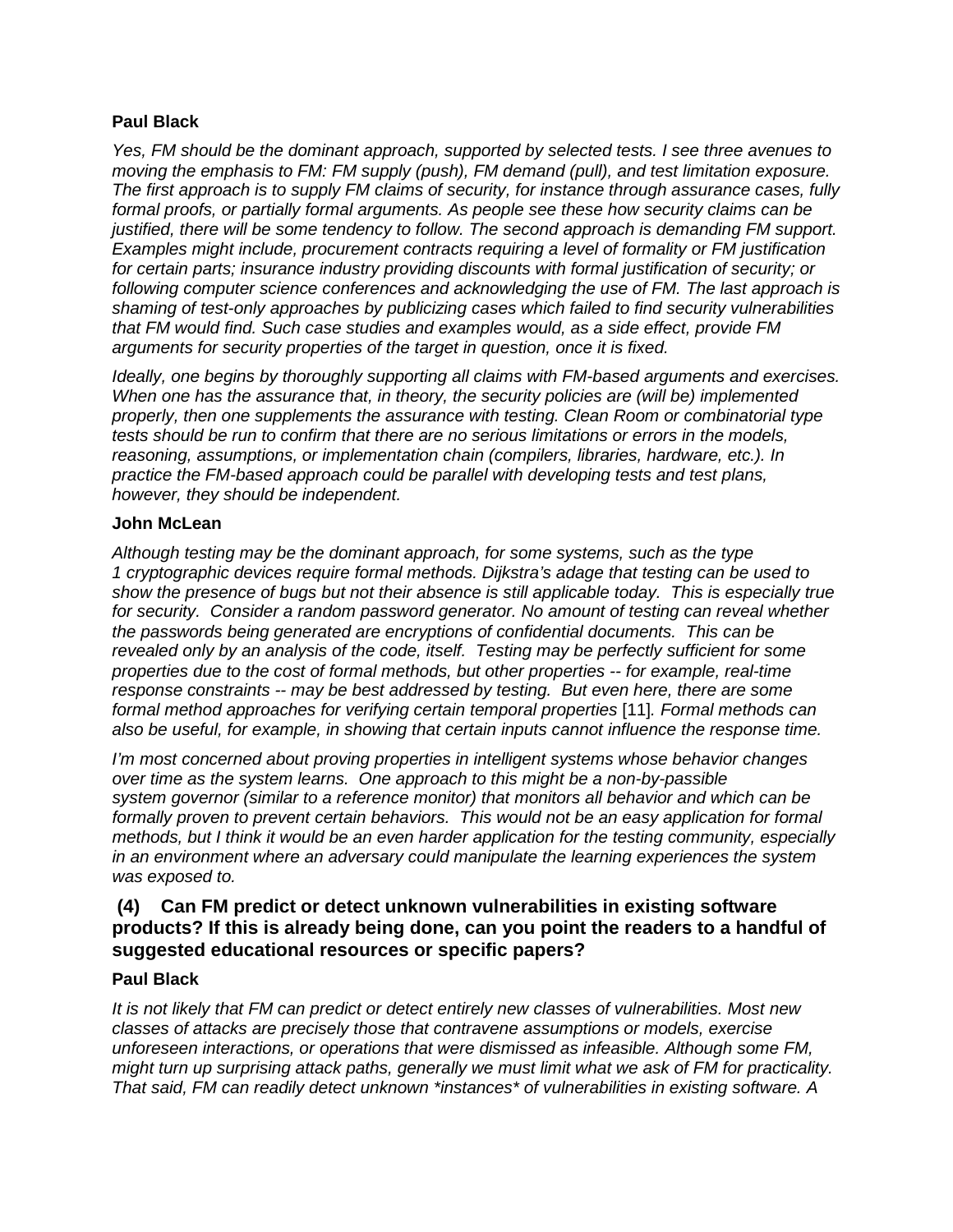*good rule of thumb is that if some FM approach newly applied to a large piece of existing software does \*not\* find some problem, the approach was probably not applied correctly.*

# **Joseph Williams**

*Prediction and detection of software vulnerabilities is an interesting challenge. Obviously no software system is 100% secure or 100% reliable, but there is real economic value in getting as close as possible. The Barr Group's analysis of Toyota's spaghetti code behind its Camry's unintended acceleration problem could not definitely identify the causative agent for the failure, but the analysis did predict that problems were likely to arise. So the application of formal methods would likely have helped here* [12]*. CIOs are starting to pay attention to the value of provably correct software* [13] *And financial regulators are also looking at an approach to modeling that could leverage formal methods* [14]*.* 

# **John McLean**

*One of the very early success stories was in the area of cryptographic protocol analysis. Richard Kemmerer, Catherine Meadows, and Jon Millen each used formal methods to find unknown flaws in a cryptographic protocol as early as 1994* [15]*. Formal methods also revealed problems in early designs for an NRL developed embedded security device* [8]*. There are also approaches for applying formal methods to object code, both for re-engineering the code and for finding software bugs, but this is still expensive. That said, although reengineering object code with formal tools is hard, my suspicion is that re-engineering code without them is even harder.*

# **Connie Heitmeyer (NRL)**

*Static analysis tools, such as Coverity* [16] *and Astrée* [17]*, are formal methods tools that analyze source code without executing it. Such tools automatically detect "code vulnerabilities," such as buffer overflows, integer overflows, memory leaks, race conditions, and null pointer dereferences in C, C++, and other source code. Such tools are increasingly being used by software practitioners to find software bugs. The advantage of static analysis tools is that they can be used by ordinary software engineers. Moreover, they scale to million-line code bases. Recently, Astrée was used to prove the absence of run-time errors in the primary flight control software, implemented in the C language, of the Airbus A340* [18]*. Even with "false alarms," warnings about defects that cannot occur in the real system, static analysis is still more efficient than many other forms of bug finding, since typically little time is needed to dismiss a spurious software defect.* 

*Another important static analysis tool is Microsoft's Static Driver Verifier (SDV). Microsoft found that bugs in device drivers cause 85% of the system crashes in their operating system Windows XP. To detect such bugs, Microsoft developed SDV, an industrial-strength static analysis tool, based on the on-the-fly model checker SLAM, which uses a set of interface rules and an operating system model to determine whether a device driver correctly interacts with the operating system kernel. During the development of another Microsoft operating system, Windows 7, SDV was applied, after all other bug-finding tools, to 140 device drivers, and yet found 270 real bugs* [19]*!*

# **Karl Levitt**

*Yes. Starting with the MOPS static analysis system and more recently the analyzers developed by Coverity, there are tools that can expose unknown vulnerabilities – in known classes of vulnerabilities. As an aside, it would be informative to analyze the systems that have been recently attacked successfully to determine if the exploited vulnerabilities would have been detected by existing static analysis tools. It will be necessary to augment current static analysis*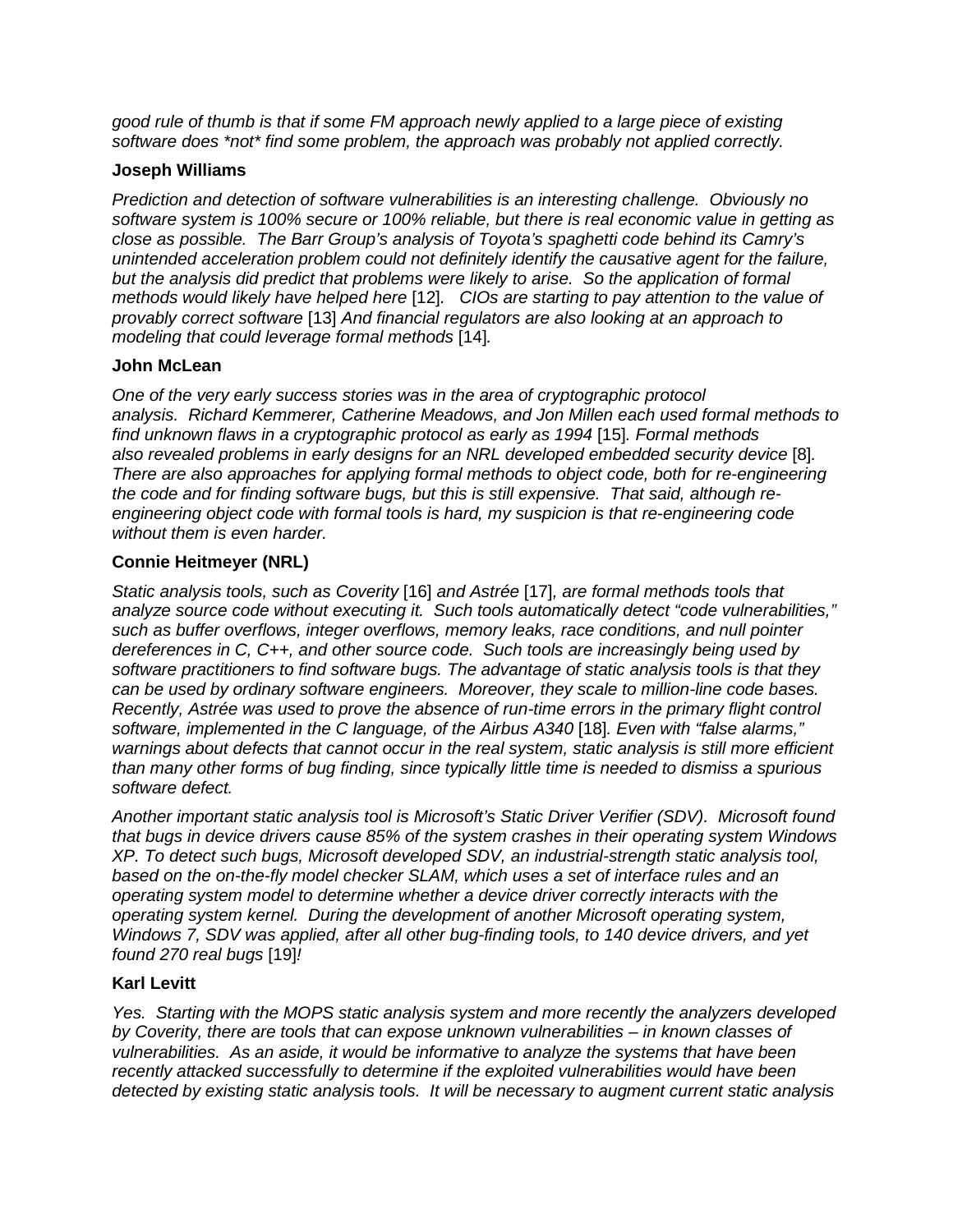*tools to accommodate the specification beyond known classes of vulnerabilities. More conventional FM tools could detect unknown attacks.*

# **Joseph Kiniry**

*FM tools can be used to examine existing software products which were not developed with FM in mind and have no specifications. This delightful situation is becoming more common every day due to three trends. (1) Many new FM analysis technologies reason at the binary level without need of source code or other artifacts. (2) Theory and tool builders are learning from the past and not assuming users will learn a whole new language and write detailed formal specifications, so they are increasingly using things like programs as specifications. (3) The default specification—and consequently the power of the default reasoning behavior—of tools has strengthened considerably over the years.* 

**(5) Software liability and software insurance are sometimes mentioned as ways that companies mitigate the consequences of data breaches and other problems that impact shareholders, consumer confidence, and business continuity. What role can FM play here, if any?**

### **John McLean**

*It's hard to see how software liability (legal or financial) can play a major role in the adoption of formal methods until (1) customers and the courts start holding software vendors responsible for software faults despite vendor assertions that their products come with no warranty, and (2) formal methods start being seen as a necessary component of due diligence in software development and sustainment.*

### **Joseph Kiniry**

*Companies and government understand legal contracts, not formal methods. Assurance to a real world customer has everything to do with culpability, warranties, and financial assurance, and nothing to do with mathematical proof. Consequently, I expect that policy writers will be forced to begin to deeply understand the power and implications of the use of formal methods to make sound judgements about new policy demands. I know that some product companies are beginning to pursue fiscal assurances that are backed by mathematical assurances.*

# **Gene Spafford**

*If collected metrics can show FM lessening the number and severity of failures, insurance companies may offer reduced rates for products developed using FM. This might encourage businesses to adopt FM in their development. It will not be quick, however, either to gather the necessary actuarial data or for customers to be willing to adopt. As it is, insurance in this space is not yet widely adopted.* 

### **Joseph Williams**

*Legal liability arises wherever there is a harm. One critical defense a company can assert is due diligence (and the plaintiff would point to a lack of due diligence). The pivot around due diligence is the prevailing or reasonable standard of care. The application of competent formal methods would provide evidentiary collateral that helps meet the due diligence standard of care. The flurry of interest in driverless cars will (pardon the pun) drive automobile manufacturers to demonstrate that they applied very modern techniques for testing and safety prediction* [20]*.*

### **Karl Levitt**

*Harking back to safety-critical systems, vendors of such systems are surely liable for damages associated with attacks that exploit vulnerabilities in their systems. I could imagine that a*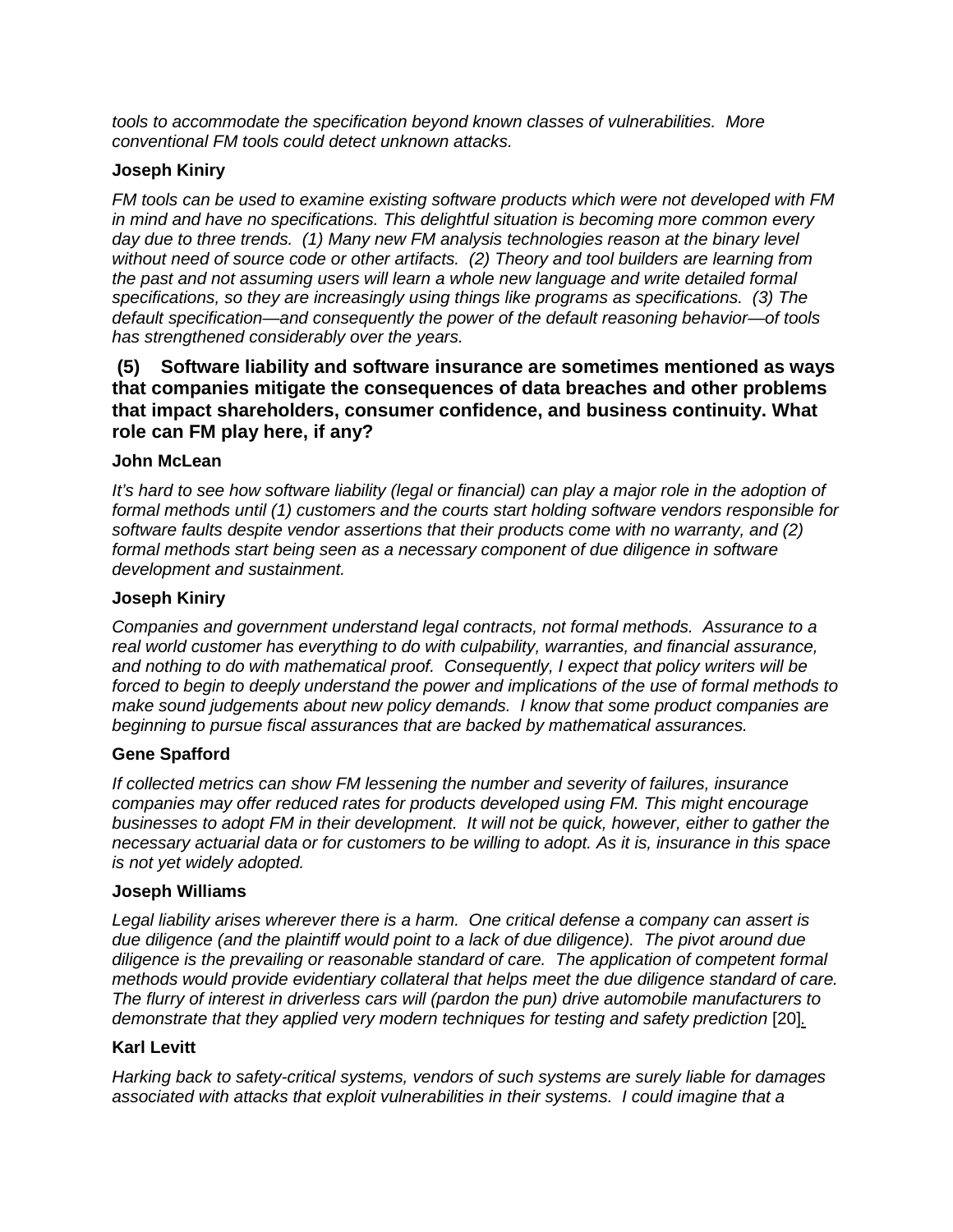*regulatory agency could mandate the use of certain kinds of FMs by vendors. The vendors could be absolved of liability for errors that are not addressed by the mandated FMs.*

### **Connie Heitmeyer**

*While the use of formal methods is not mandated, formal evidence can support approaches to demonstrating the safety and security of software products. Recently, the U.S. Food and Drug Administration and private agencies such as the AAMI (Association for the Advancement of Medical Instrumentation), concerned about the safety of software-intensive medical devices such as infusion pumps and pacemakers, recommended vendors submit "safety assurance cases" to demonstrate the safety of their devices. A safety assurance case is a systematic, structured method for supporting a stated claim with a top-level claim of safety. Formal models and proofs can provide part of the evidence supporting the claim.* 

# **(6) To our knowledge, FM still requires a decent amount of manual effort; FM is not as automated as one might hope. If you agree, is that changing?**

### **Joseph Williams**

Current tools for formal methods are clumsy and difficult to use, and these tools are not really accessible to researchers without in-depth training. If formal methods grow in application, it is inevitable that the tools will improve – just as they have for data visualization.

### **Paul Black**

*FM is far more automated than it once was, and I believe that such improvements will continue. However, FM will never be as automated as one might hope. As soon as one level of use has become easy or routine, society will want solutions that demand bigger and more complex systems. As our SAT solvers and model checkers handle thousands of variables at the push of a button, we will forge ahead to solving problems that use millions of variables.*

# **Gene Spafford**

*I am unaware of recent developments in the field — I do not follow FM work closely. If there were breakthroughs in making it more automated, I would expect to see that make a difference in how and here the tools are used.*

### **Joseph Kiniry**

*Modern FM tools are significantly more automated than those of the past. Automation requires rich foundations (like the aforementioned default specifications), making tough decisions (such as trading off soundness for automation), and doing hard work (such as deciding a tool is going to be complete and automated and thus its tooling is significantly more complicated for a myriad of theoretical and practical reasons).*

*Automation is pervasive today. A driving vehicle for automation is the mainstream adoption of tooling that, unbeknownst to the developer, is using formal methods; examples include advanced type systems, behavioral refactoring tools, automated test generation, and program synthesis. These technologies and others, especially when incorporated into mainstream development environments, create a feedback cycle for the adoption and impact of FM.*

*The manual effort, in my experience, is still focused on the creation of novel artifacts—domain models, requirements, designs, assertions—all of which amount to specifications. And, while the automation of specifications has seen some advancement (e.g., from the extraction of architectures from systems to the abstraction of formal specifications from source), we still have a long way to go before we can wave our hands and say, "...and it should be secure!". After all, even Geordi and Data had to program by hand in Star Trek.*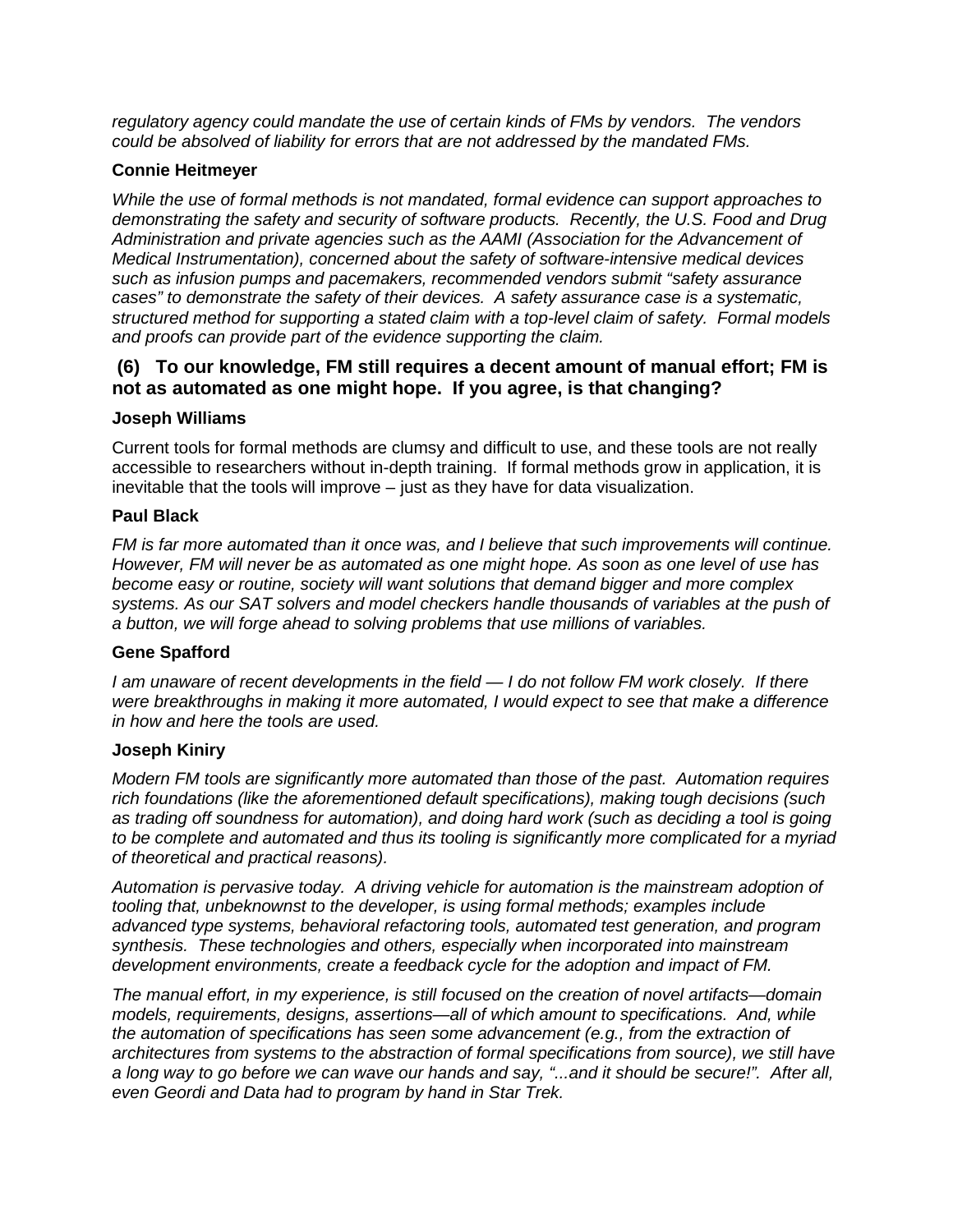### **John McLean**

*There are formal methods tools which drastically reduced the time for certain types of analysis (Connie Heitmeyer's work on NRL's Software Cost Reduction toolset comes to mind here), but I have yet to see the major breakthrough that makes them cost effective for all software development and sustainment. The trick for using them now is to limit those sections of code that you have to formally analyze to guarantee a property. This approach lowers production cost by limiting the application of formal methods to a manageable component and lowers the cost of sustainment since functional aspects of the system can be changed without affecting the security verification. Just as David Parnas advocates modularizing those aspects of a system that may change, one should also modularize those aspects of a system that are important enough to use formal verification.*

### **Connie Heitmeyer**

*A number of powerful tools have been developed recently, reducing the effort in applying formal methods. What makes certain static analysis tools relatively automatic and easy to use is that they are customized to find certain classes of software defects, code vulnerabilities in the case of Coverity and Astree, and device driver bugs in the case of SDV. Moreover, they do not require users to create models or to formulate assertions, properties that the code is expected to satisfy.*

### **Karl Levitt**

*Yes, there is a definite change.* 

# **(7) Where are the better resources from which to quickly and efficiently learn about formal methods for novices interested in computer/software/IT security?**

### **Joseph Kiniry**

*By recognizing some of what novices do today as applied (but hidden) formal methods, practitioners can get over the fear or worry that goes along with diving into this rich discipline. For example, new programming languages with a rich type system, such as Scala, Rust, Typescript, or Haskell. The automated specification and reasoning systems that looks and feels like programming, such as Microsoft Research's F\* or Galois's Cryptol. The tools available in the .Net, JVM, and LLVM platforms, such as Code Contracts, JML, and the Clang Static Analyzer, respectively.* 

*I* challenge you to begin to dig into the foundations of modern formal methods and work toward *understanding how these languages, reasoning systems, and tools operate and can dramatically improve both your productivity and the quality of your product.*

### **Joseph Williams**

With 83+ conferences in 2016 that address in whole or in part the field of formal method, there are no lack of places to go to network with researchers and learn about formal methods. It needs an update, but Bowen & Hinchey's "Ten Commandments of formal methods… ten years later" article in Computer (Jan 2006) [21] is a good reference. There is also a 45 lecture online introduction to formal methods available for free online

[\(http://onlinevideolecture.com/?course\\_id=1306\),](http://onlinevideolecture.com/?course_id=1306)) as well as numerous materials from IEEE and other professional organizations.

### **John McLean**

If one is interested in a general overview for their application in security my article on "Security Models" in the *Encyclopedia of Software Engineering* (Wiley & Sons), though a bit dated, is still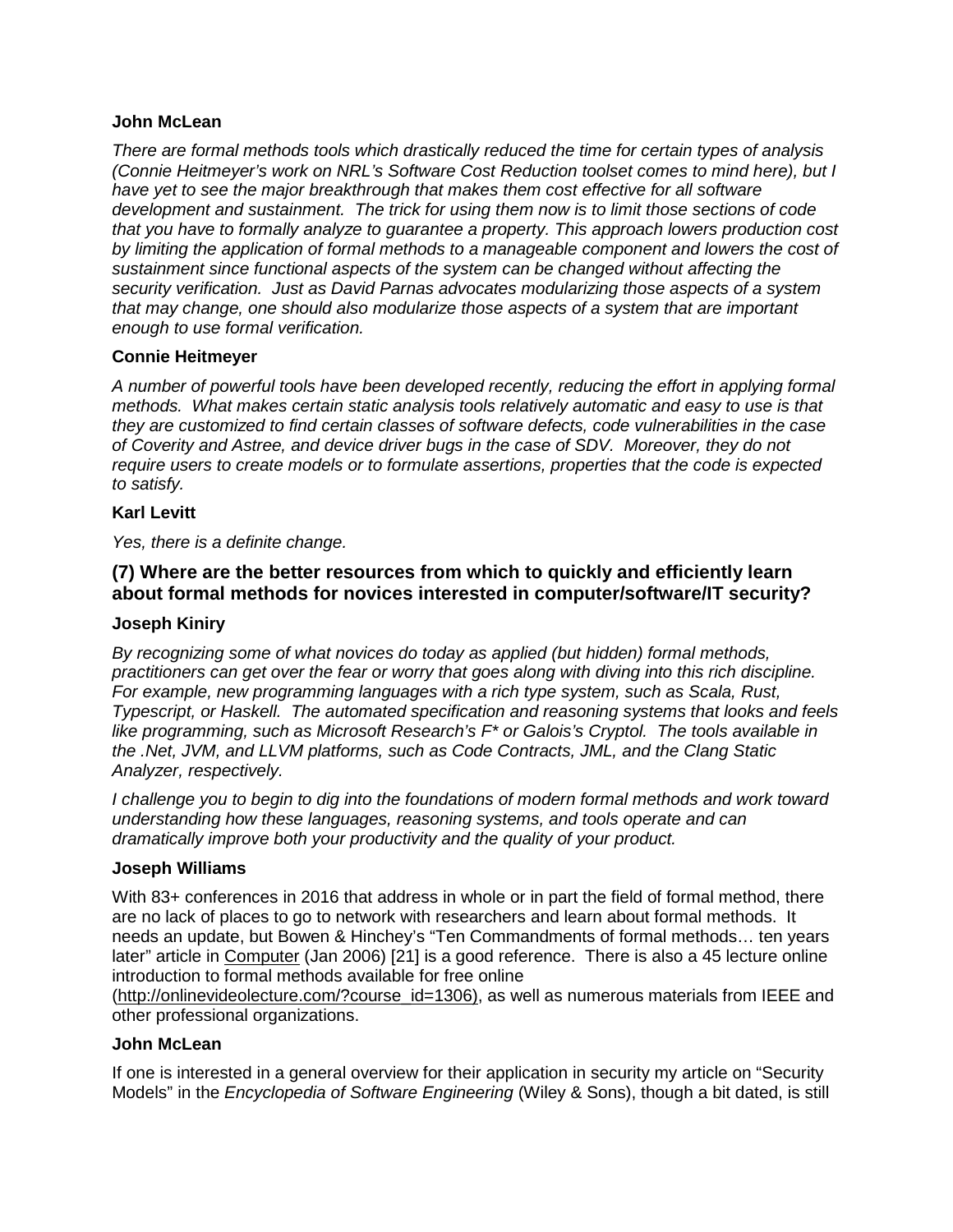considered to be a good general overview of the application of formal methods to the analysis of security properties. For a more historical overview, see my oral history for the Babbage Institute [22], it also shows the controversies that can arise when formally analyzing security properties. An interesting discussion of the culture and sociology surrounding formal methods can be found in *Mechanizing Proof: Computing Risk and Trust* [23]. Many computer security texts – e.g. *Computer Security Art and Science* [24], *Security Engineering* [25], or *Secure Computing* [26] — also contain sections on the application of formal methods to security.

# **Gene Spafford**

I have no idea. If something accessible and concise becomes available, I'll read it and provide it *to my students.*

# **Paul Black**

*It's coming out as volume 8 of Knuth's The Art of Computer Programming :-)*

# **Summary**

We thank out experts for their candidness, if they appeared to have more to say, they did; however, we've exceeded our space limitations. Now, we let you decide: are formal methods relevant to security-centric problems and if so, how can they best be incorporated into the development and delivery processes?

# References

- [1] C. A. R. Hoare, "How did software get so reliable without proof?," in *FME'96: Industrial Benefit and Advances in Formal Methods*, 1996, pp. 1–17.
- [2] K. Havelund, M. Lowry, and J. Penix, "Formal analysis of a space-craft controller using SPIN," *Software Engineering, IEEE Transactions on*, vol. 27, no. 8, pp. 749–765, 2001.
- [3] G. J. Holzmann, "Mars code," *Communications of the ACM*, vol. 57, no. 2, pp. 64–73, 2014.
- [4] L. Robinson and K. N. Levitt, "Proof techniques for hierarchically structured programs," *Communications of the ACM*, vol. 20, no. 4, pp. 271–283, 1977.
- [5] C. E. Landwehr, C. L. Heitmeyer, and J. McLean, "A security model for military message systems," *ACM Transactions on Computer Systems (TOCS)*, vol. 2, no. 3, pp. 198–222, 1984.
- [6] C. Meadows, "Analysis of the Internet Key Exchange protocol using the NRL protocol analyzer," in *Security and Privacy, 1999. Proceedings of the 1999 IEEE Symposium on*, 1999, pp. 216–231.
- [7] D. Greve, M. Wilding, and W. M. Vanfleet, "A separation kernel formal security policy," in *Proc. Fourth International Workshop on the ACL2 Theorem Prover and Its Applications*, 2003.
- [8] C. L. Heitmeyer, M. M. Archer, E. I. Leonard, and J. D. McLean, "Applying formal methods to a certifiably secure software system," *Software Engineering, IEEE Transactions on*, vol.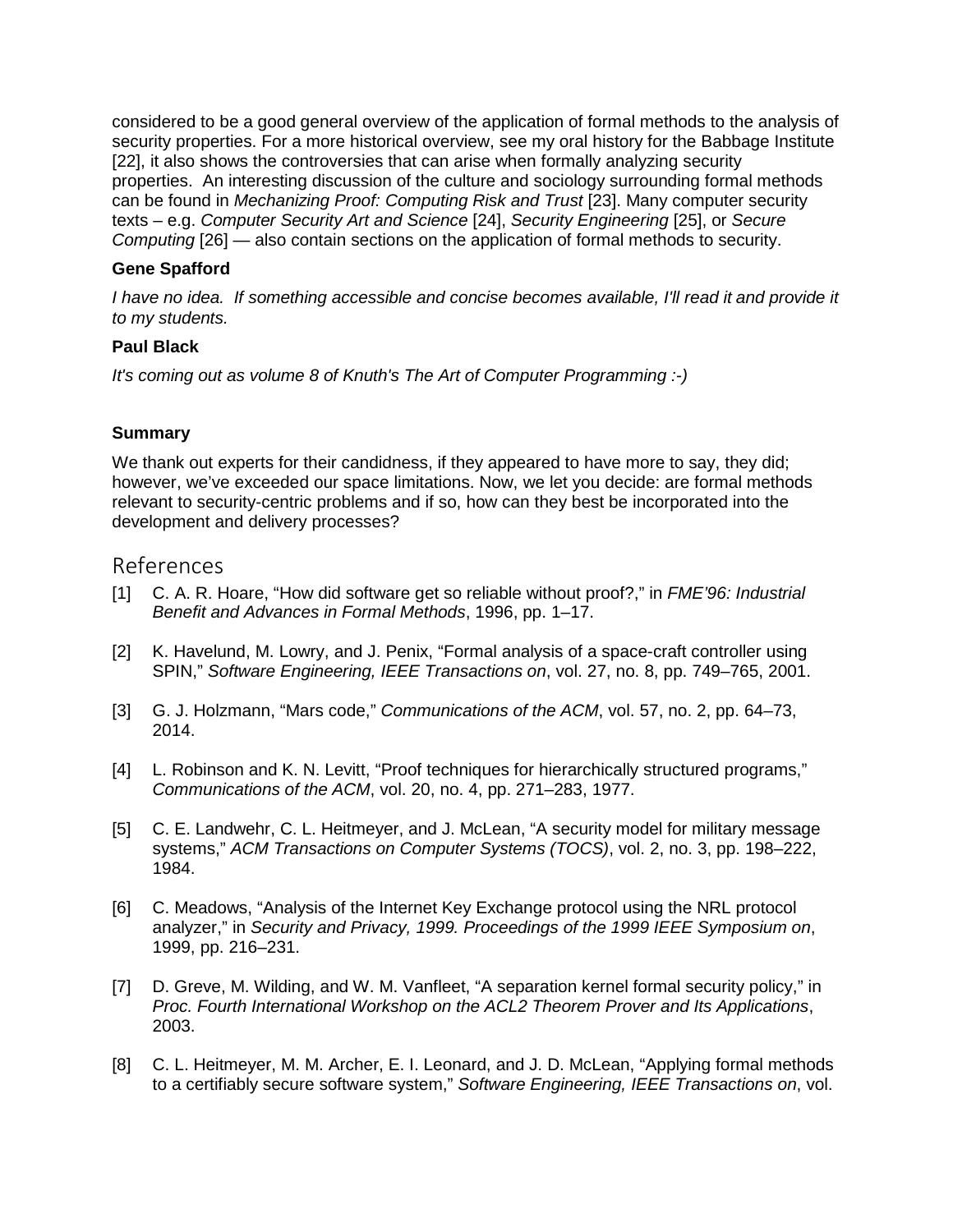34, no. 1, pp. 82–98, 2008.

- [9] A. Gargantini and C. Heitmeyer, "Using model checking to generate tests from requirements specifications," in *Software Engineering—ESEC/FSE'99*, 1999, pp. 146–162.
- [10] W. Lobb, "Business Perspectives on Provably-Correct Software," 2015.
- [11] N. S. Bjørner, A. Browne, M. A. Colón, B. Finkbeiner, Z. Manna, H. B. Sipma, and T. E. Uribe, "Verifying temporal properties of reactive systems: A STeP tutorial," *Formal Methods in System Design*, vol. 16, no. 3, pp. 227–270, 2000.
- [12] M. Barr, "An Update on Toyota and Unintended Acceleration," 2013. [Online]. Available: http://embeddedgurus.com/barr-code/2013/10/an-update-on-toyota-and-unintendedacceleration/. [Accessed: 09-Mar-2016]
- [13] M. Heusser, "Can New Software Testing Frameworks Bring Us to Provably Correct Software?," 2013. [Online]. Available: http://www.cio.com/article/2388410/agiledevelopment/can-new-software-testing-frameworks-bring-us-to-provably-correct-software- .html. [Accessed: 09-Mar-2016]
- [14] K. Jones, "Regulatory Analytics and Data Architecture (RADAR)," *CIFR Paper No. WP065/2015*, 2015.
- [15] R. Kemmerer, C. Meadows, and J. Millen, "Three systems for cryptographic protocol analysis," *Journal of CRYPTOLOGY*, vol. 7, no. 2, pp. 79–130, 1994.
- [16] A. Bessey, K. Block, B. Chelf, A. Chou, B. Fulton, S. Hallem, C. Henri-Gros, A. Kamsky, S. McPeak, and D. Engler, "A few billion lines of code later: using static analysis to find bugs in the real world," *Communications of the ACM*, vol. 53, no. 2, pp. 66–75, 2010.
- [17] P. Cousot, R. Cousot, J. Feret, L. Mauborgne, A. Miné, D. Monniaux, and X. Rival, "The ASTRÉE analyzer," in *Programming Languages and Systems*, Springer, 2005, pp. 21–30.
- [18] D. Delmas and J. Souyris, "Astrée: From research to industry," in *In Static Analysis Symposium (SAS*, 2007.
- [19] T. Ball, V. Levin, and S. K. Rajamani, "A decade of software model checking with SLAM," *Communications of the ACM*, vol. 54, no. 7, pp. 68–76, 2011.
- [20] M. Harris, "Why You Shouldnâ The Care Accidents About Le Driving Car About List of Self *IEEE Spectrum website*, 2015. [Online]. Available: http://spectrum.ieee.org/cars-thatthink/transportation/self-driving/why-you-shouldnt-worry-about-liability-for-selfdriving-caraccidents. [Accessed: 13-Mar-2016]
- [21] J. P. Bowen and M. G. Hinchey, "Ten commandments of formal methods... ten years later," *Computer*, vol. 39, no. 1, pp. 40–48, 2006.
- [22] J. R. Yost, "An Interview with John D. McLean," 2014 [Online]. Available: http://conservancy.umn.edu/handle/11299/164989. [Accessed: 11-Mar-2016]